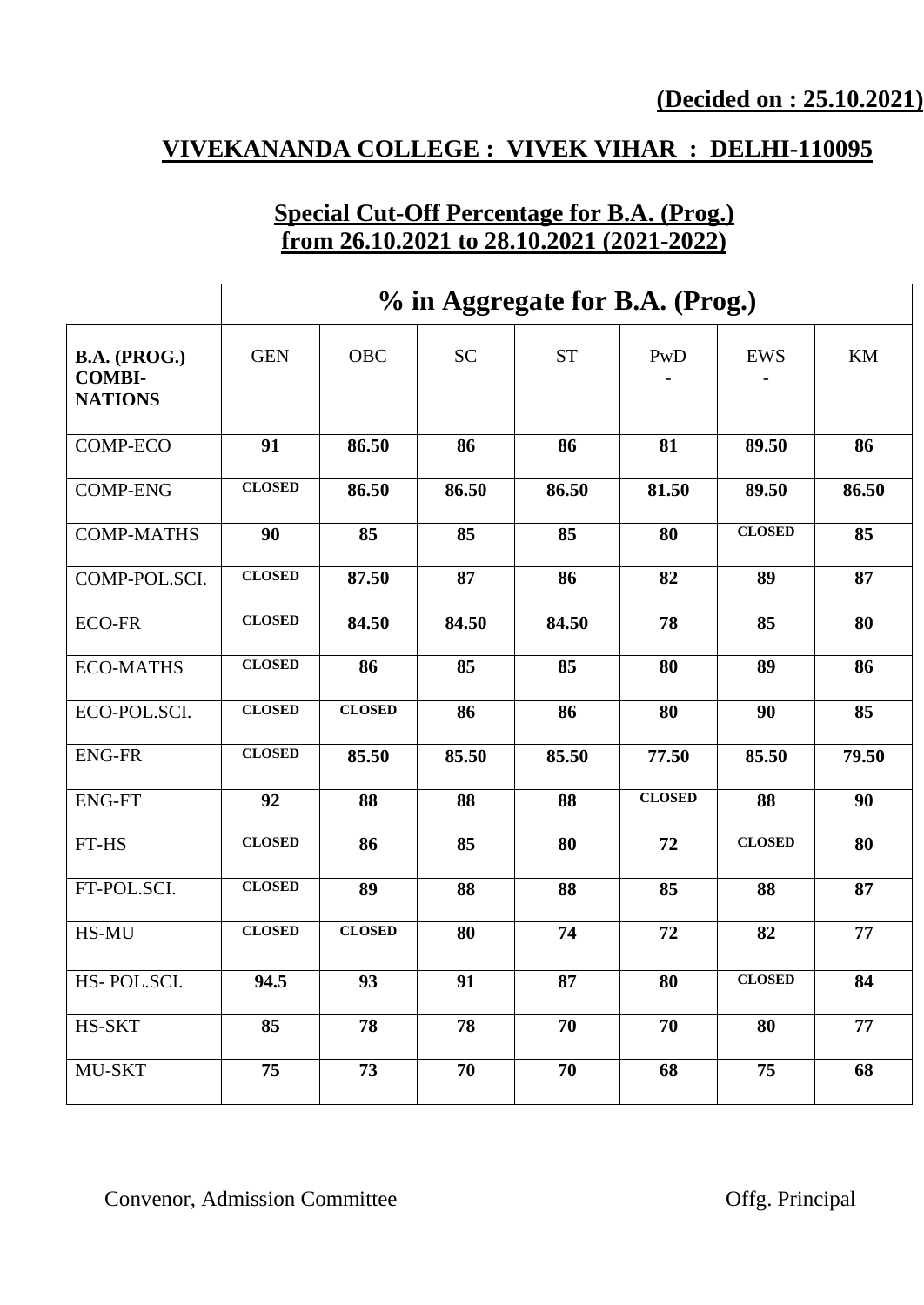# **VIVEKANANDA COLLEGE : VIVEK VIHAR : DELHI-110095**

## **Special Cut-Off Percentage for Commerce and Other Hons. Courses from 26.10.2021 to 28.10.2021 (2021-2022)**

|                                 |               |       |           | % in Aggregate for all courses other than B.A. (Prog.) |       |            |       |
|---------------------------------|---------------|-------|-----------|--------------------------------------------------------|-------|------------|-------|
| <b>COURSES</b>                  | <b>GEN</b>    | OBC   | <b>SC</b> | <b>ST</b>                                              | PwD   | <b>EWS</b> | KM    |
| B.COM.                          | 94            | 88    | 84        | 80                                                     | 84    | 91         | 85    |
| B.COM. (HONS.)                  | 95            | 90    | 86        | 82                                                     | 86    | 92         | 86    |
| B.A. (HONS.)<br>APP. PSY.       | 96.50         | 90.50 | 90        | 90                                                     | 86    | 93         | 90    |
| B.A. (HONS.)<br><b>ENGLISH</b>  | 94            | 91    | 91        | 91                                                     | 77    | 91         | 91    |
| B.A. (HONS.)<br><b>HINDI</b>    | 84            | 83    | 83        | 80                                                     | 80    | 83         | 80    |
| B.A. (HONS.)<br><b>HISTORY</b>  | 92            | 90    | 88        | 85                                                     | 83    | 91         | 83    |
| B.A. (HONS.)<br>POL.SCIENCE     | 93            | 91    | 90        | 90                                                     | 84    | 92         | 86    |
| B.A. (HONS.)<br><b>SANSKRIT</b> | 50            | 48    | 45        | 45                                                     | 45    | 50         | 45    |
| B.SC. (HONS.)<br>HOME SCIENCE   | 85            | 84    | 81        | 81                                                     | 81    | 85         | 83    |
| B.SC. (HONS.)<br><b>MATHS</b>   | <b>CLOSED</b> | 87.50 | 87.50     | 87.50                                                  | 83.50 | 90.50      | 87.50 |

Convenor, Admission Committee **Offg. Principal**